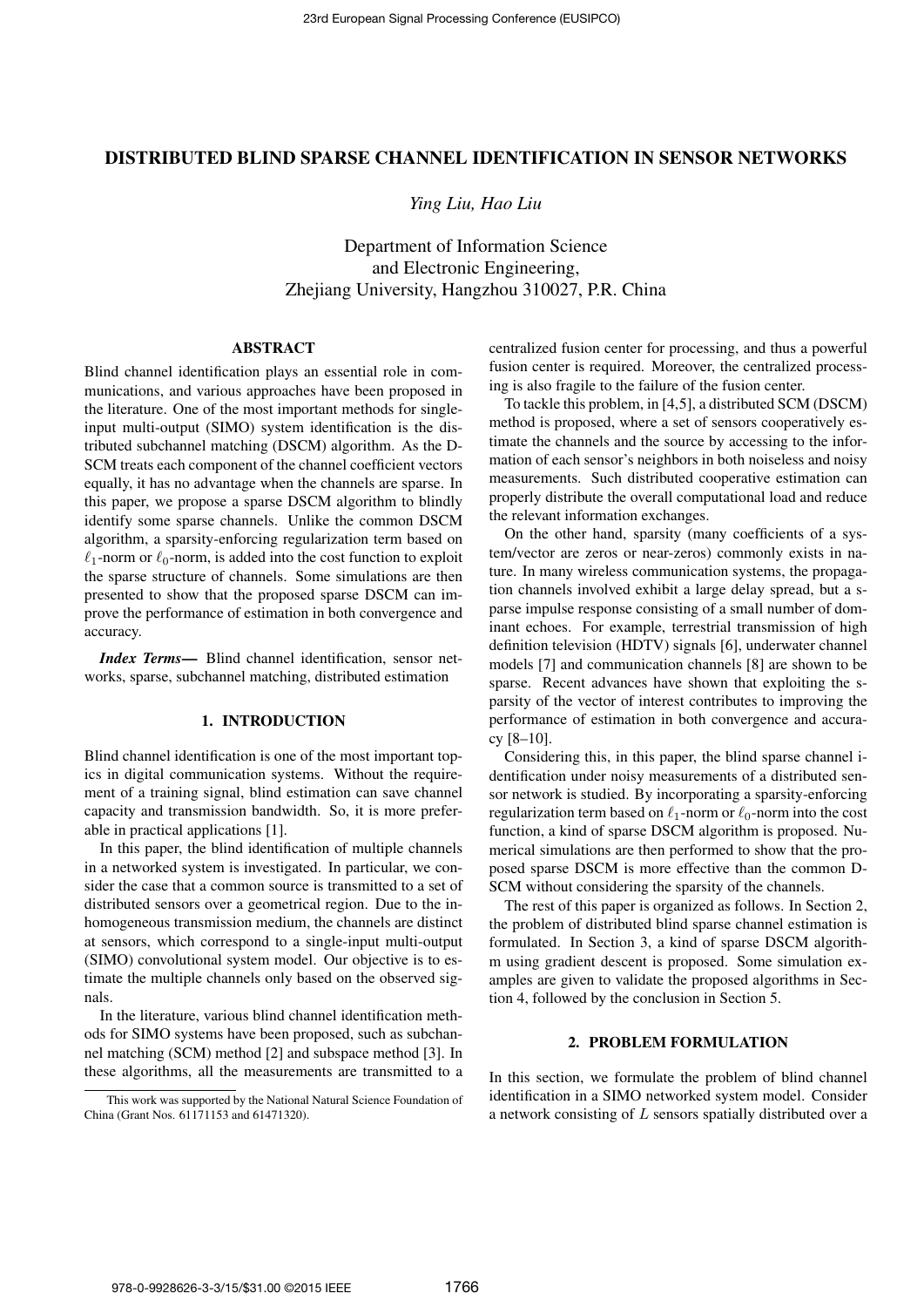

Fig. 1. Diagram of blind channel identification in a networked system. Take sensor  $i$  as an example.

region. Here, we use an  $L \times L$  non-negative weight matrix C to describe the topology of the network. Assume that the network is connected and C is a symmetric stochastic matrix with its entities  $c_{i,j}$  computed by the following Metropolis rule [4, 9]

$$
c_{i,j} = \begin{cases} 1/(1 + \max\{d_i, d_j\}) & j \in \mathcal{N}_i, j \neq i, \\ 1 - \sum_{l \in \mathcal{N}_i} c_{i,l} & i = j, \\ 0 & \text{otherwise,} \end{cases}
$$
(1)

where  $\mathcal{N}_i$  denotes the neighbors of node i and  $d_i$  is the degree of node i.

All the sensors are interested in the common source  $s(n)$  through their own FIR channel with impulse response  ${h_i(n)}$ , resulting to a SIMO system, see Fig. 1. With reference to Fig. 1, the output  $y_i(n)$  collected at each sensor i, the input data  $s(n)$  and the FIR channel  $\{h_i(n)\}\$  are related by

$$
x_i(n) = h_i(n) * s(n) = \sum_{k=0}^{M} h_i(k)s(n-k),
$$
  
\n
$$
y_i(n) = x_i(n) + w_i(n),
$$
  
\n
$$
i = 1, 2, ..., L, \quad n = 1, 2, ..., N,
$$
\n(2)

where the order of the FIR channel is  $M + 1$ ,  $s(n) \in \mathbb{R}$ denotes the source signal,  $N$  is the length of source signal, the notation '\*' denotes convolution operation,  $y_i(n) \in \mathbb{R}$ denotes the observation of the *i*-th sensor,  $w_i(n) \in \mathbb{R}$  denotes the measurement noise. Here, we are interested in the case that the channels are sparse, that is, a large proportion of channel coefficients  $h_i(n)$  are zeros.

Similar to the studies in blind identification [2, 4, 5], some assumptions are assumed throughout the paper.

A1. All transfer functions  $\{H_i(q)\}_{i=1}^L$  share no common zeros, where  $H_i(q) = \sum_{k=0}^{M} h_i(k)q^{-k}$  denotes the transfer function from the source to the *i*-th sensor and  $q^{-1}$ stands for the back shift operator in time domain.

A2. The source signal  $s(n)$  is stochastic and has linear complexity larger than  $2M + 1$ .

A3. The noise  $w_i(n)$  has bounded amplitude.

Assumptions A1-A2 provide sufficient conditions for the blind identifiability of the SIMO system in (2), see e.g., [2]. The boundedness assumption A3 is required for the estimation using finite observation samples. We also assume that the data transmission between sensors is perfect and each node can only exchange information with its neighbors. Our goal is to identify the multiple sparse channels only based on the observation sequences at each sensor.

# 3. SPARSE DISTRIBUTED SUBCHANNEL MATCHING ALGORITHM FOR BLIND CHANNEL IDENTIFICATION

In this section, we present a sparse DSCM algorithm to tackle the situation that the subchannel coefficient vectors are sparse. Suppose that the noisy observations  $\{y_i(n)\}_{i=1,n=0}^{L,N}$ are available. Denote

$$
\mathbf{y}_{i} \triangleq \begin{bmatrix} y_{i}(N) & y_{i}(N-1) & \cdots & y_{i}(N-M) \\ y_{i}(N-1) & y_{i}(N-2) & \cdots & y_{i}(N-M-1) \\ \vdots & \vdots & \ddots & \vdots & \vdots \\ y_{i}(2M) & y_{i}(2M-1) & \cdots & y_{i}(M) \end{bmatrix}.
$$
 (3)

According to the network topology, an augment matrix  $\mathcal{V}$  is defined as

$$
\mathcal{Y} = \begin{bmatrix} \mathbf{0} \cdots \mathbf{0} & -\mathcal{Y}_j & \mathbf{0} \cdots \mathbf{0} & \mathcal{Y}_i & \mathbf{0} \cdots \mathbf{0} \\ i-1 \text{ block entries} & & & j-i-1 \text{ block entries} \end{bmatrix},
$$
\n(4)

if there is a link between node  $i$  and  $j$ .

Considering that the channels are sparse and motivated by the idea of compresses sensing [8–10], we incorporate a sparsity-enforcing regularization term,  $\ell_p$ -norm(  $p = 0, 1$ ) into the cost function of the conventional DSCM algorithm [4]. That is, the channel can be identified by minimizing the following  $\ell_p$ -norm penalized cost function

$$
\arg\min_{\mathbf{h}\neq\mathbf{0}}\|\mathbf{\mathcal{Y}}\mathbf{h}\|^2+\gamma\xi_p(\mathbf{h}),\tag{5}
$$

where  $\mathbf{h} = [\mathbf{h}_1^T \cdots \mathbf{h}_L^T]^T$  with  $\mathbf{h}_i = [h_i(0) \cdots h_i(M)]^T$ ,  $\xi_p(\mathbf{h})$ denotes the  $\ell_p$ -norm of **h**,  $\gamma$  is the regularization parameter to balance the penalty of the norm constraint and the data fidelity term  $\|\mathbf{y_h}\|^2$ . When  $\gamma = 0$ , (5) equals to the common DSCM algorithm.

To solve the above optimization problem, we use the gradient descent algorithm. However, due to the existence of noise, the estimation of h may converge to a trivial solution. To avoid this, we use a similar method as [4]. In the following, we give the centralized solution first and then extend it to distributed implementation. Inspired by [4], the channel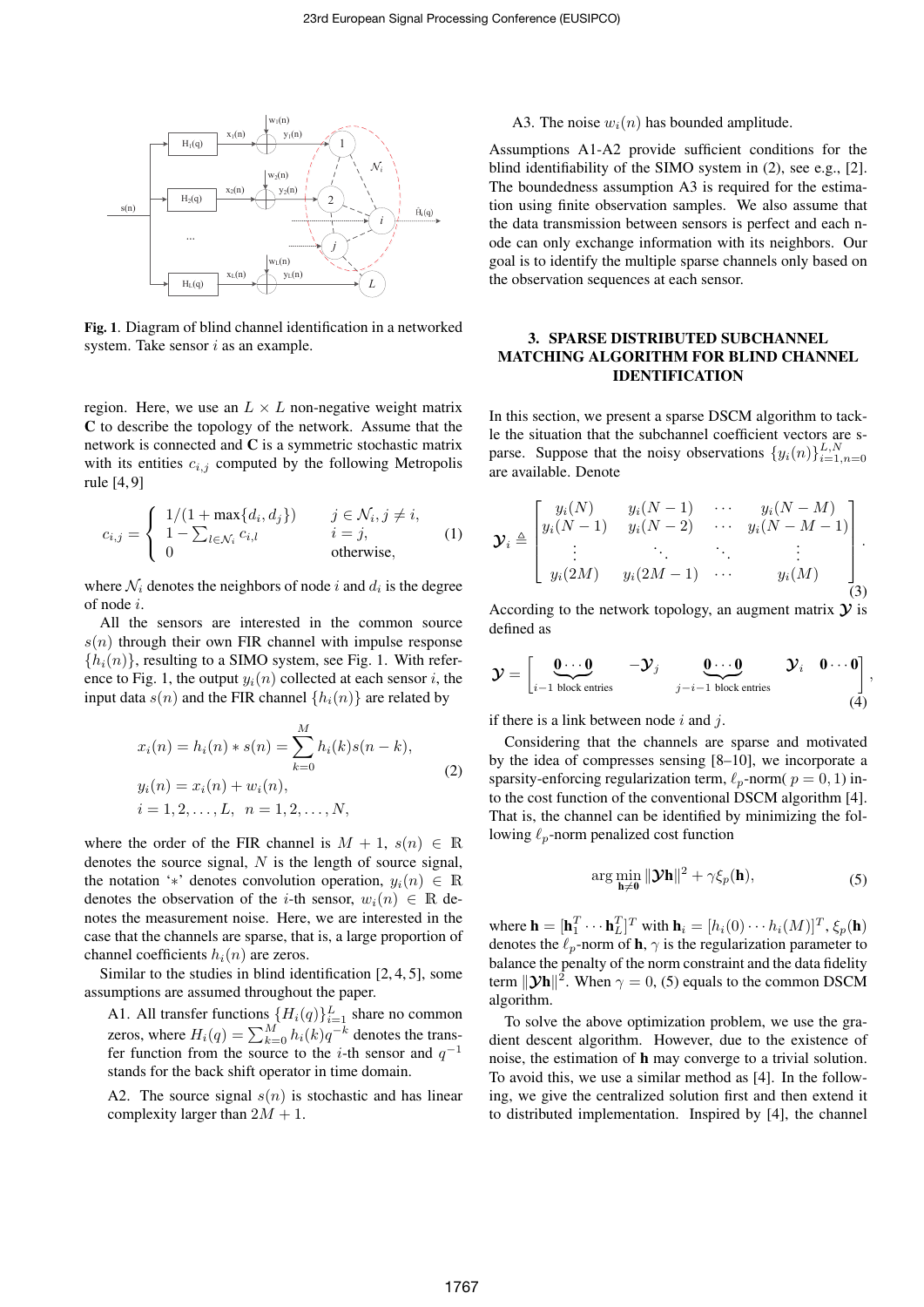vector h can be iteratively estimated by

$$
\hat{\mathbf{h}}(k+1) = \hat{\mathbf{h}}(k) - \alpha_k \|\hat{\mathbf{h}}(k)\|^4 [\mathbf{\mathcal{Y}}^T \mathbf{\mathcal{Y}} \hat{\mathbf{h}}(k) + \gamma \partial \xi_p(\hat{\mathbf{h}}(k))]
$$

$$
+ \alpha_k \hat{\mathbf{h}}(k) \hat{\mathbf{h}}^T(k) \mathbf{\mathcal{Y}}^T \mathbf{\mathcal{Y}} \hat{\mathbf{h}}(k) + \gamma \alpha_k \hat{\mathbf{h}}(k) \hat{\mathbf{h}}^T(k) \partial \xi_p(\hat{\mathbf{h}}(k)),
$$
(6)

where  $\partial \xi_p(\cdot)$  denotes the derivative of  $\xi_p(\cdot)$ .

Note that the term  $\partial \xi_p(\cdot)$  in (6) depends on the norm constraint in-used. For the  $\ell_1$ -norm, we have

$$
\xi_1(\mathbf{x}) = \|\mathbf{x}\|_1. \tag{7}
$$

where  $\mathbf{x} = [x(1) \cdots x(n)]^T$ , and thus its component-wise derivation with regard to  $x(i)$  is

$$
\partial \xi_1(x(i)) = \text{sgn}(x(i)) = \begin{cases} \frac{x(i)}{|x(i)|} & \text{if } x(i) \neq 0, \\ 0 & \text{if } x(i) = 0. \end{cases}
$$
 (8)

The  $\ell_0$ -norm counts the number of nonzero entries in a vector, thus indicating the model's complexity [10]. As it is nonconvex, the  $\ell_0$ -norm is usually approximated by

$$
\xi_0(\mathbf{x}) = \|\mathbf{x}\|_0 \approx \sum_{i=1}^M (1 - e^{-a|x(i)|}), \tag{9}
$$

where  $a$  is a positive constant. Its component-wise derivation with regard to  $x(i)$  is

$$
\partial \xi_0(x(i)) = \alpha \text{sgn}(x(i))e^{-a|x(i)|}, \quad \forall \ 1 \le i \le M. \tag{10}
$$

By approximating  $e^{-a|x(i)|}$  with its first order Taylor expansion, (10) can be written as

$$
\partial \xi_0(x(i)) = a(\text{sgn}(x(i)) - ax(i)) \n= \begin{cases}\n-(a^2x(i) + a) & \text{if } -\frac{1}{a} \le x(i) < 0, \\
-(a^2x(i) - a) & \text{if } 0 < x(i) \le \frac{1}{a}, \\
0 & \text{elsewhere.} \n\end{cases}
$$
\n(11)

Next, we use the average consensus method to derive the distributed solution, where a set of sensors collaboratively estimate the multiple channels. As proposed in [4], the two global variables in (6) can be equivalently represented as

$$
\|\hat{\mathbf{h}}(k)\|^4 = L^2 \left(\frac{1}{L} \sum_{i=1}^L \|\hat{\mathbf{h}}_i(k)\|^2\right)^2,
$$
  

$$
\|\mathbf{\mathcal{Y}}\hat{\mathbf{h}}(k)\|^2 = \frac{L}{2} \left(\frac{1}{L} \sum_{i=1}^L \sum_{j \in \mathcal{N}_i} \|\mathbf{\mathcal{Y}}_i\hat{\mathbf{h}}_j(k) - \mathbf{\mathcal{Y}}_j\hat{\mathbf{h}}_i(k)\|^2\right).
$$
 (12)

These two global variables can be estimated by running the average consensus operation such that each sensor shares a certain computation to approximate the global variables.

Let 
$$
\phi(k) = [\phi_1(k) \cdots \phi_L(k)]^T
$$
 and  $\phi(k) = [\phi_1(k) \cdots \phi_L(k)]^T$ , where  $\phi_i(k) = ||\hat{\mathbf{h}}_i(k)||^2$   
and  $\phi_i(k) = \sum_{j \in \mathcal{N}_i} ||\mathbf{\mathcal{Y}}_i \hat{\mathbf{h}}_j(k) - \mathbf{\mathcal{Y}}_j \hat{\mathbf{h}}_i(k)||^2$ .



Fig. 2. The network topology of 7 sensors.

Let  $\overline{\phi}(k)$  =  $\left[\overline{\phi}_1(k)\cdots\overline{\phi}_L(k)\right]^T$  and  $\overline{\phi}(k)$  =  $[\overline{\varphi}_1(k) \cdots \overline{\varphi}_L(k)]^T$ , where  $\overline{\phi}(k) = \mathbf{C}^R \phi(k)$  and  $\overline{\phi}(k) =$  $\mathbf C$  $R^3\varphi(k)$ . C denotes the weight matrix as defined in (1). According to the concept of average consensus [4], for each sensor  $i$ , the estimates of these two global variables become  $L^2\overline{\phi}_i^2$  $\frac{1}{i}(k)$  and  $\frac{L}{2}\overline{\varphi}_i(k)$ , respectively. Then, the channels of each sensor  $i$  can be estimated by the following iteratively

$$
\hat{\mathbf{h}}_i(k+1) = \hat{\mathbf{h}}_i(k) - \alpha_k L^2 \overline{\phi}_i^2(k) \sum_{j \in \mathcal{N}_i} (\mathbf{\mathcal{Y}}_j^T \mathbf{\mathcal{Y}}_j \hat{\mathbf{h}}_i(k)) \n- \mathbf{\mathcal{Y}}_j^T \mathbf{\mathcal{Y}}_i \hat{\mathbf{h}}_j(k) + \frac{\alpha_k L}{2} \overline{\phi}_i(k) \hat{\mathbf{h}}_i(k) \n- \alpha_k \gamma L^2 \overline{\phi}_i^2(k) \partial \xi_p(\hat{\mathbf{h}}_i(k)) \n+ \frac{\alpha_k \gamma L}{2} \hat{\mathbf{h}}_i(k) \hat{\mathbf{h}}_i^T(k) \partial \xi_p(\hat{\mathbf{h}}_i(k)),
$$
\n(13)

where  $\partial \xi_p(\cdot)$  is given in (8) and (11) for  $\ell_1$  and  $\ell_0$ -norm based sparse DSCM, denoted as  $\ell_1$ -DSCM and  $\ell_0$ -DSCM respectively.

To summarize, the implementation procedures of sparse D-SCM algorithms are given in Algorithm 1.

# Algorithm 1 Sparse DSCM algorithm.

- 1. Given the initial condition  $\hat{\mathbf{h}}_i(0)$  for  $i = 1, \dots, L$ .
- 2. Using average consensus algorithm (12) to estimate two global variables.
- 3. For  $i = 1 : L$ Update  $\hat{\mathbf{h}}_i(k)$  according to (13), where  $\partial \xi_p(\cdot)$  is computed by (8) and (11) for  $\ell_1$ -DSCM and  $\ell_0$ -DSCM respectively.

End for

4.  $k \leftarrow k + 1$  and go to step 2.

#### 4. SIMULATIONS

In this section, to investigate the performance of the proposed sparse DSCM algorithm for blind sparse channel identification, some numerical simulations are performed.

In the simulation, a network of  $L = 7$  sensors is considered and its topology is shown in Fig. 2. For the transmitted symbols, we use BPSK sequences with equiprobable symbols. The length of source signal is  $N = 150$  and the highest order of each FIR channel is  $M + 1 = 20$ . The signal-tonoise ratio (SNR) is set to 30dB. The number of consensus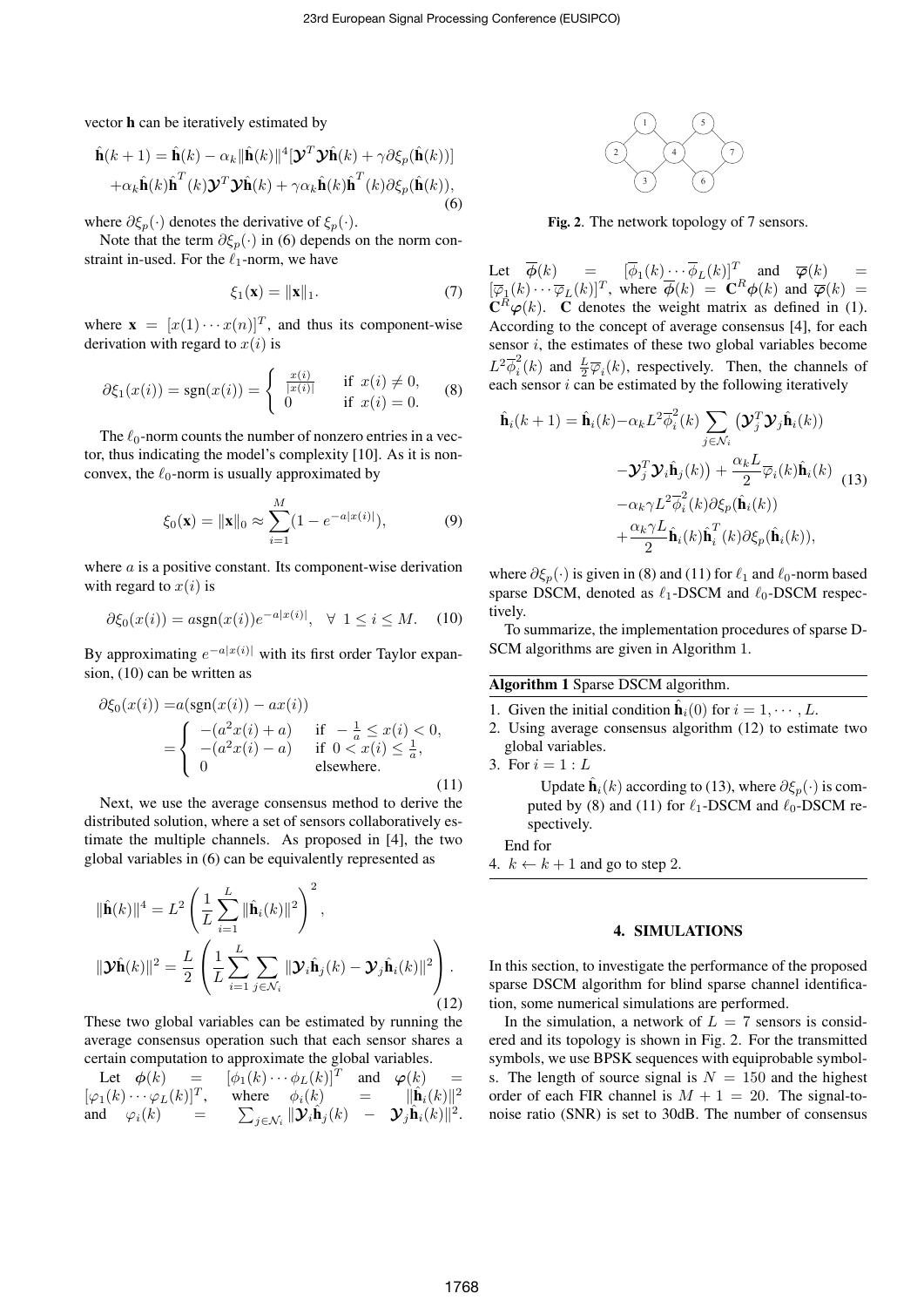operations R is set to 50. The step size  $\alpha_k$  is set to  $\alpha_k = k^{-1}$ . Since the step size is quite large at first few iterations, an extra operation is carried out to avoid the 'blow-up' of the estimation during the first few iterations [11]. That is,

$$
\hat{\mathbf{h}}_i(k) = \hat{\mathbf{h}}_i(k) I_{\vert\vert \hat{\mathbf{h}}_i(k) \vert\vert < 1} + \hat{\mathbf{h}}_i(0) I_{\vert\vert \hat{\mathbf{h}}_i(k) \vert\vert \ge 1},\tag{14}
$$

where  $I_{[\cdot]}$  is an indicator function.

Comparing to the common DSCM, a zero-forcing term with factor  $\gamma$  is introduced in the optimization function (5) of the sparse DSCM. So, the performance of sparse DSCM largely depends on the parameter  $\gamma$ . Moreover, constant a in (11) is also an important parameter to control the performance of  $\ell_0$ -DSCM. So, in order to obtain good estimation performance, suitable parameters  $\gamma$  and a are selected at first.

Fig. 3 depicts the normalized steady-state network error of the channel coefficients against different  $\gamma$ , where the number of the nonzero components is set as  $M_{nz} = 5$  and it is the same for each subchannel. Note that the normalized errors are obtained by averaging the last 1000 instantaneous samples after 15000 iterations. For the  $\ell_0$ -DSCM, the results of different a are also presented. For the purpose of performance comparison, the results of the common DSCM algorithm (i.e.  $\gamma = 0$ ) are also shown in Fig. 3. From Fig. 3, it is noticed that the sparse DSCM algorithms are largely dependent on parameters  $\gamma$ . For both  $\ell_1$ -DSCM and  $\ell_0$ -DSCM, with the increasing of  $\gamma$ , the normalized error is decreased first and then increased after a certain value  $\gamma$ . There exists a corresponding region of  $\gamma$  for  $\ell_1$ -DSCM and  $\ell_0$ -DSCM respectively, in which they outperform the common DSCM algorithm. Moreover, from Fig. 3, it can be seen that the performance of  $\ell_0$ -DSCM is also dependent on parameter a. From Fig. 3, we can see that with appropriate a, for example,  $a \in [10, 50]$ ,  $\ell_0$ -DSCM outperforms  $\ell_1$ -DSCM. Moreover, when  $\gamma$  is set within  $[10^{-2}, 10^{-0.6}]$ , sparse DSCM outperforms the common DSCM significantly.

Based on the former simulation results, we will show the performances of sparse DSCM algorithms compared with that of the common DSCM. In this simulation, the number of nonzero taps in each subchannels is set as  $M_{nz} = 5$ . The regularization parameter  $\gamma$  is set to be  $10^{-0.8}$  and  $10^{-1.6}$  for  $\ell_1$ -DSCM and  $\ell_0$ -DSCM respectively. The parameter  $a$  is set to 20 for  $\ell_0$ -DSCM. Initialization conditions of channels are the same for different algorithms. Fig. 4 shows the normalized steady-state network error of channel estimation for different algorithms. From Fig. 4, it is obvious that both the  $\ell_1$ -DSCM and  $\ell_0$ -DSCM outperform the common DSCM in estimation accuracy, where the  $\ell_0$ -DSCM is a little bit better than the  $\ell_1$ -DSCM from both the viewpoints of accuracy and convergence.

Fig. 5 shows the normalized steady-state network error of sparse DSCM and common DSCM algorithms with respect to different SNRs. In this simulation, the number of non-zero taps in each subchannels is set as  $M_{nz} = 5$ . The parameter a is set to 20 for  $\ell_0$ -DSCM. It can be found that the sparse



Fig. 3. Normalized steady-state network error vs parameter  $\gamma$ of the  $\ell_1$ -DSCM and the  $\ell_0$ -DSCM.



Fig. 4. Normalized steady-state network error vs iteration for different algorithms.

DSCM algorithms outperform the common DSCM, and with the increasing of the SNRs, the errors of three algorithms decrease correspondingly.

Next, we investigate the influence of different degree of sparsity on the performance of estimation. In the simulation, the highest order of each FIR channel is  $M + 1 = 20$ . we set the number of the nonzero components  $M_{nz}$  varying from 4 to 20 with an increment of 2 and thus the degree of sparsity changes from high to low. The simulation results are given in Fig. 6. Note that in Fig. 6, the y-coordinate values of each curve present the differences in the error between the common DSCM algorithm (i.e.  $\gamma = 0$ ) and the sparse D-SCM algorithms. From Fig. 6, it is noticed that the sparse DSCM algorithms outperform the common DSCM algorithm when the channels are much sparser, and the degree of superiority decreases as the degree of sparsity reduces. Finally, when the sparsity disappears, i.e.  $M_{nz} = 20$ , the sparse D-